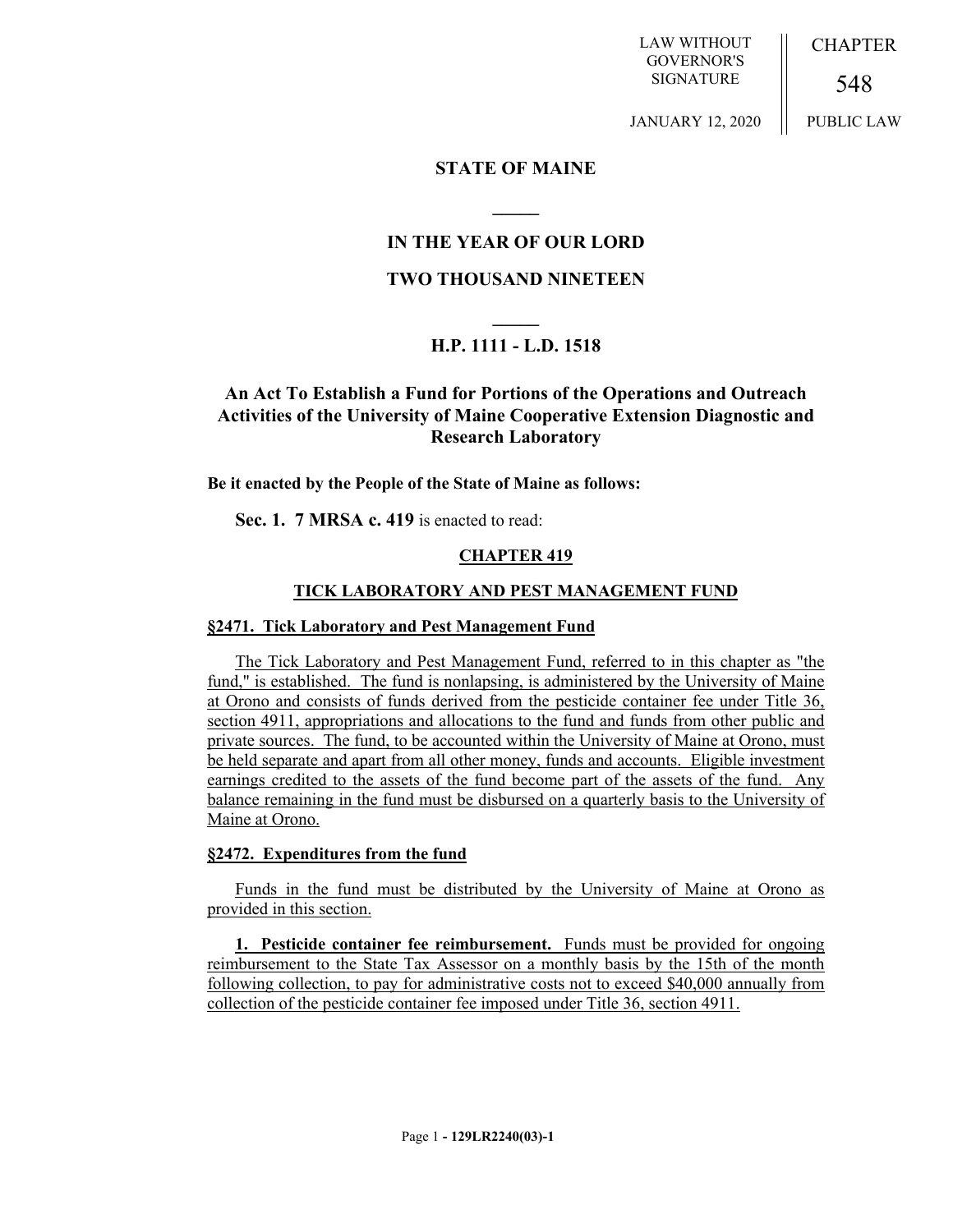**2. Registered pesticides.** Funds must be provided for ongoing reimbursement, not to exceed \$60,000 annually, to the Board of Pesticides Control, established in Title 5, section 12004-D, subsection 3 and referred to in this chapter as "the board," to generate and maintain a list of pesticides registered with the board pursuant to section 607 and answer inquiries relating to the list. The board shall post on its publicly accessible website, a list of currently registered pesticide products.

**3. Administrative costs.** Funds must be provided for ongoing reimbursement to the University of Maine at Orono for administrative costs not to exceed 10% of the balance remaining in the fund after the amounts under subsections 1 and 2 are subtracted.

**4. Pest management education.** Twenty-five percent of the balance remaining in the fund after the amounts under subsections 1, 2 and 3 are subtracted must be provided to the University of Maine Cooperative Extension pest management unit for outreach and education initiatives on pest management and pesticide safety and pesticide application and use, particularly for homeowners and other individuals using pesticides.

**5. Tick laboratory costs.** Fifty percent of the balance remaining in the fund after the amounts under subsections 1, 2 and 3 are subtracted must be provided to the University of Maine Cooperative Extension pest management unit for nonadministrative costs related to a tick laboratory, including, but not limited to:

A. Testing ticks provided by residents of the State for pathogenic organisms;

B. General tick laboratory operations;

C. Salaries;

D. Tick management research, demonstrations and educational outreach, including community integrated pest management and developing educational materials;

E. Equipment, materials and supplies;

F. Facility expansion; and

G. Medical and veterinary pest management focusing on health-related issues caused by ticks and other arthropods as needed.

**6. Pest research.** Twenty-five percent of the balance remaining in the fund after the amounts under subsections 1, 2 and 3 are subtracted must be provided to the University of Maine at Orono or to an entity in collaboration with the University of Maine at Orono for a pest research project to be identified every 3 years by a pest research committee designated by the University of Maine at Orono, the University of Maine System and the department in the 2nd year of the project. The pest research committee under this subsection consists of 7 members, including:

A. One member who is an extension specialist with pest management expertise, appointed by the dean of the University of Maine Cooperative Extension;

B. Two members who are faculty of the University of Maine at Orono, College of Natural Sciences, Forestry, and Agriculture with pest management expertise, appointed by the dean of the University of Maine at Orono, College of Natural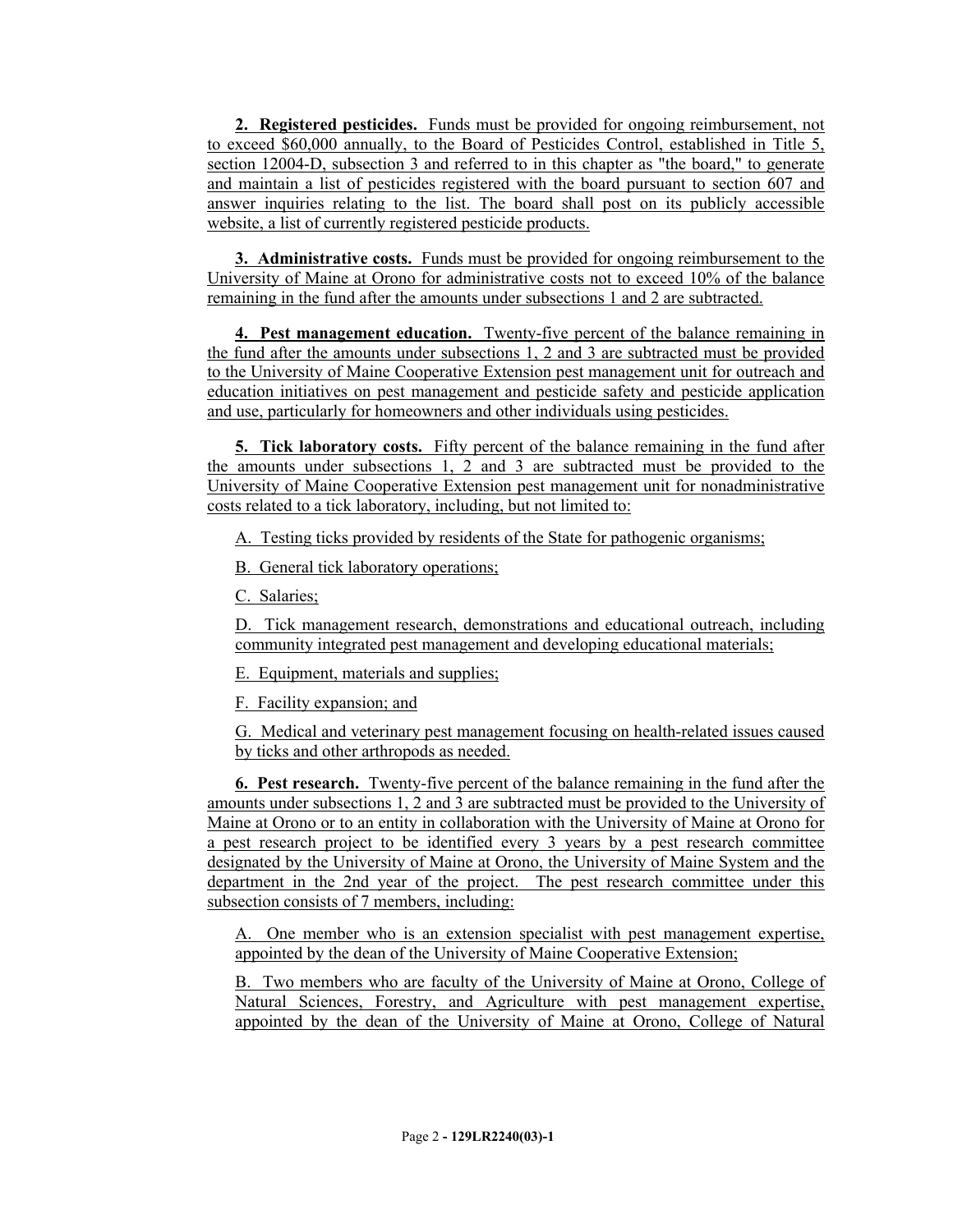Sciences, Forestry, and Agriculture, Maine Agricultural and Forest Experiment Station;

C. Two members, one representing the agricultural sector and one who is a commercial pesticide applicator, appointed jointly by the dean of the University of Maine Cooperative Extension and the dean of the University of Maine at Orono, College of Natural Sciences, Forestry, and Agriculture, Maine Agricultural and Forest Experiment Station;

D. One member representing a campus of the University of Maine System other than the University of Maine campus in Orono and having pest management expertise, appointed by the Chancellor of the University of Maine System; and

E. One member from the department with pest management expertise, appointed by the commissioner.

Members serve one-year terms and may be reappointed to successive terms.

**7. Report.** No later than January 15th of each year, the University of Maine at Orono shall submit a report to the board and the joint standing committee of the Legislature having jurisdiction over agriculture matters on use of the funds under this chapter.

**8. Rules.** The board may adopt rules to carry out the provisions of this chapter. Rules adopted pursuant to this subsection are routine technical rules as defined in Title 5, chapter 375, subchapter 2-A.

**Sec. 2. 36 MRSA c. 723** is enacted to read:

# **CHAPTER 723**

# **PESTICIDE CONTAINER FEE**

# **§4911. Fee imposed**

**1. Imposition.** A fee is imposed on the retail sale in the State of containers of pesticide products registered with the Board of Pesticides Control, established in Title 5, section 12004-D, subsection 3 and referred to in this chapter as "the board," in the amount of  $15¢$  per container. Three cents of the container fee imposed under this subsection may be retained by the retailer to defray the costs associated with collecting the fee.

**2. Exemptions.** The following products are exempt from the fee under subsection 1:

A. A container of pesticides sold by a manufacturer or manufacturer's representative directly to a pesticide applicator licensed under Title 22, section 1471-D;

B. A container of pesticides sold to a pesticide applicator licensed under Title 22, section 1471-D that is exempt from sales tax pursuant to section 1760, subsection 7-B or 7-C; and

C. A container of paint, stain, wood preservative or sealant registered as a pesticide with the board.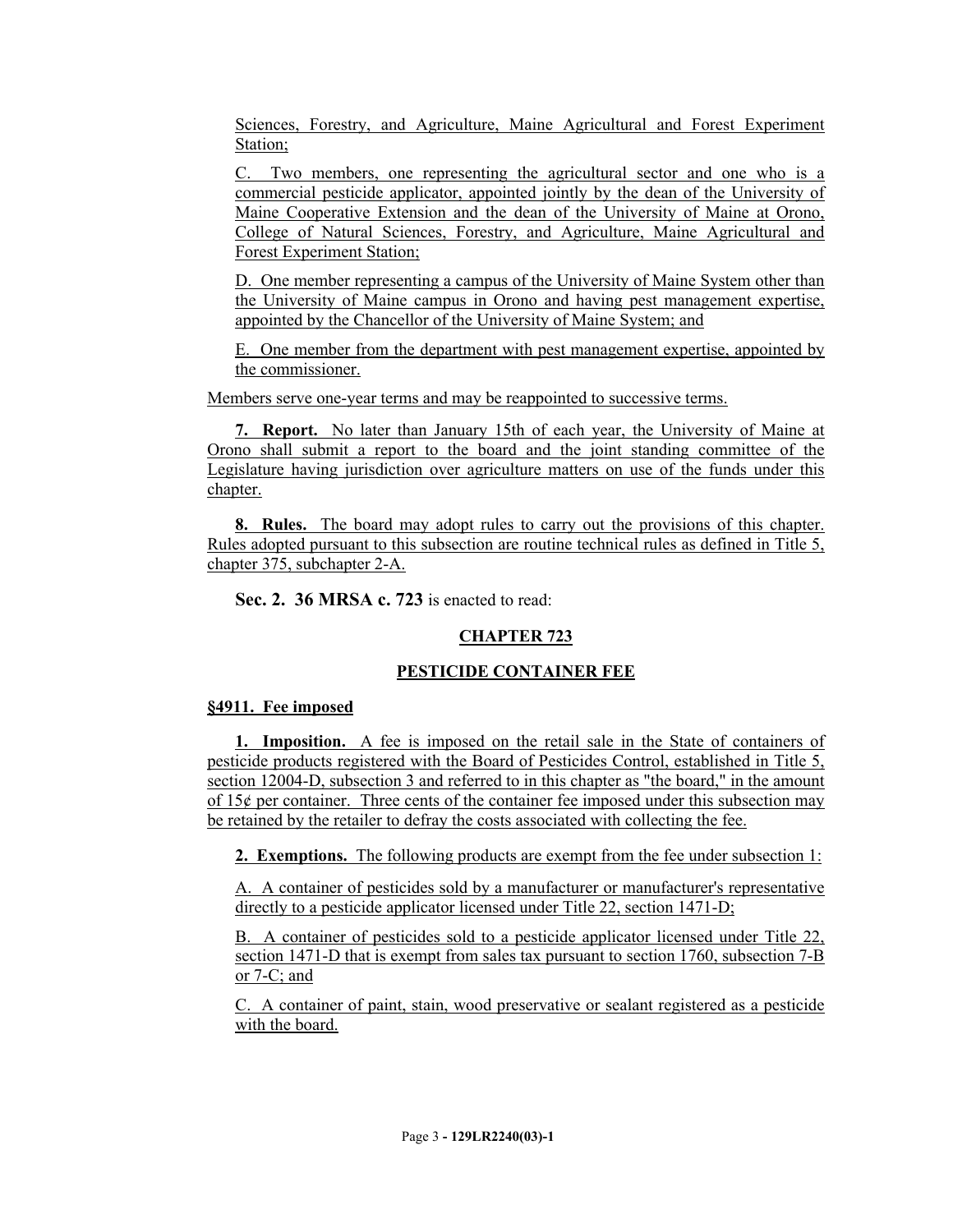**3. Administration of fee.** The fee imposed by this chapter is administered as provided in chapter 7 and Part 3, with the fee imposed pursuant to this chapter to be considered as imposed under Part 3. The revenue collected during the preceding month pursuant to this subsection must be transferred to the Treasurer of State on a monthly basis on or before the last day of the month. The Treasurer of State shall credit all revenue derived from the fee imposed by this chapter to the Tick Laboratory and Pest Management Fund established under Title 7, chapter 419.

**Sec. 3. University of Maine at Orono to conduct study on browntail moths.** Upon the effective date of this Act, the University of Maine at Orono shall commence a study of browntail moths as the first research project to be conducted under the Maine Revised Statutes, Title 7, section 2472, subsection 6.

**Sec. 4. Appropriations and allocations.** The following appropriations and allocations are made.

### **ADMINISTRATIVE AND FINANCIAL SERVICES, DEPARTMENT OF**

#### **Revenue Services, Bureau of 0002**

Initiative: Provides a one-time allocation for administrative costs associated with revision of the sales tax return to accommodate the pesticide container fee.

| <b>OTHER SPECIAL REVENUE FUNDS</b><br>All Other                                                   | 2019-20<br>\$16,000 | 2020-21<br>SO. |
|---------------------------------------------------------------------------------------------------|---------------------|----------------|
| OTHER SPECIAL REVENUE FUNDS TOTAL                                                                 | \$16,000            | \$0            |
| <b>ADMINISTRATIVE AND FINANCIAL</b><br><b>SERVICES, DEPARTMENT OF</b><br><b>DEPARTMENT TOTALS</b> | 2019-20             | 2020-21        |
| <b>OTHER SPECIAL REVENUE FUNDS</b>                                                                | \$16,000            | \$0            |
| <b>DEPARTMENT TOTAL - ALL FUNDS</b>                                                               | \$16,000            | \$0            |

#### **AGRICULTURE, CONSERVATION AND FORESTRY, DEPARTMENT OF**

#### **Pesticides Control - Board of 0287**

Initiative: Provides allocations for one half-time Office Associate II position to generate and maintain a list of registered pesticides.

| <b>OTHER SPECIAL REVENUE FUNDS</b> | 2019-20  | 2020-21  |
|------------------------------------|----------|----------|
| POSITIONS - LEGISLATIVE COUNT      | 0.500    | 0.500    |
| Personal Services                  | \$24,213 | \$33,890 |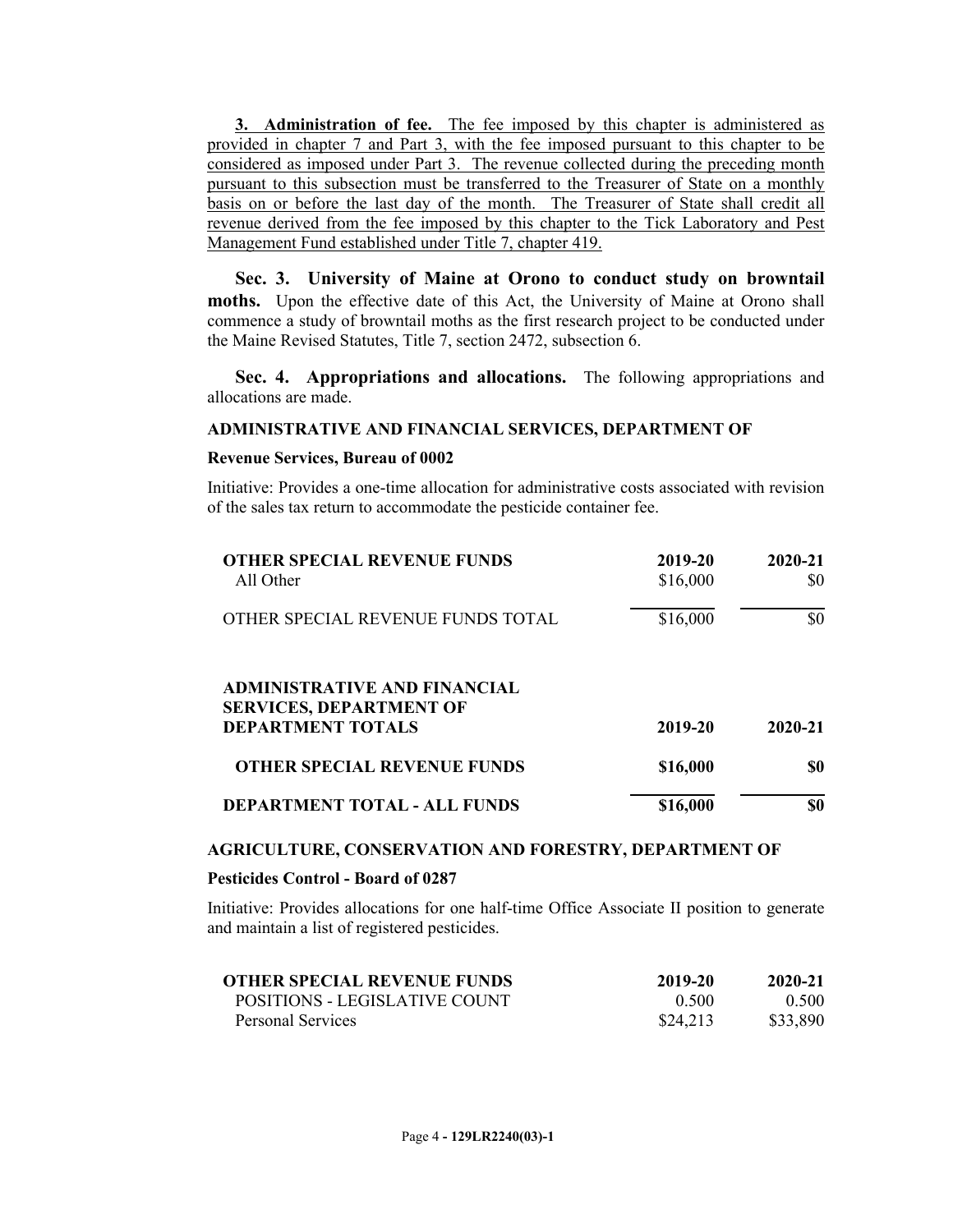| All Other                                                                                          | \$2,625  | \$2,625  |
|----------------------------------------------------------------------------------------------------|----------|----------|
| OTHER SPECIAL REVENUE FUNDS TOTAL                                                                  | \$26,838 | \$36,515 |
| <b>AGRICULTURE, CONSERVATION AND</b><br><b>FORESTRY, DEPARTMENT OF</b><br><b>DEPARTMENT TOTALS</b> | 2019-20  | 2020-21  |
| <b>OTHER SPECIAL REVENUE FUNDS</b>                                                                 | \$26,838 | \$36,515 |
| <b>DEPARTMENT TOTAL - ALL FUNDS</b>                                                                | \$26,838 | \$36,515 |

# **UNIVERSITY OF MAINE SYSTEM, BOARD OF TRUSTEES OF THE**

#### **Tick Laboratory and Pest Management Fund N330**

Initiative: Allocates funds to allow expenditures from revenue received from the pesticide container fee.

| <b>OTHER SPECIAL REVENUE FUNDS</b> | 2019-20  | 2020-21   |
|------------------------------------|----------|-----------|
| All Other                          | \$26,662 | \$102,485 |
| OTHER SPECIAL REVENUE FUNDS TOTAL  | \$26,662 | \$102,485 |

## **UM Cooperative Extension - Pesticide Education Z059**

Initiative: Allocates funds to allow expenditures from revenue received from the pesticide container fee to be used for tick laboratory costs.

| <b>OTHER SPECIAL REVENUE FUNDS</b> | 2019-20  | 2020-21  |
|------------------------------------|----------|----------|
| All Other                          | \$27,000 | \$54,000 |
| OTHER SPECIAL REVENUE FUNDS TOTAL  | \$27,000 | \$54,000 |

### **UM Cooperative Extension - Pesticide Education Z059**

Initiative: Allocates funds to allow expenditures from revenue received from the pesticide container fee to be used for pest management education.

| <b>OTHER SPECIAL REVENUE FUNDS</b> | 2019-20  | 2020-21  |
|------------------------------------|----------|----------|
| All Other                          | \$13,500 | \$27,000 |
| OTHER SPECIAL REVENUE FUNDS TOTAL  | \$13,500 | \$27,000 |